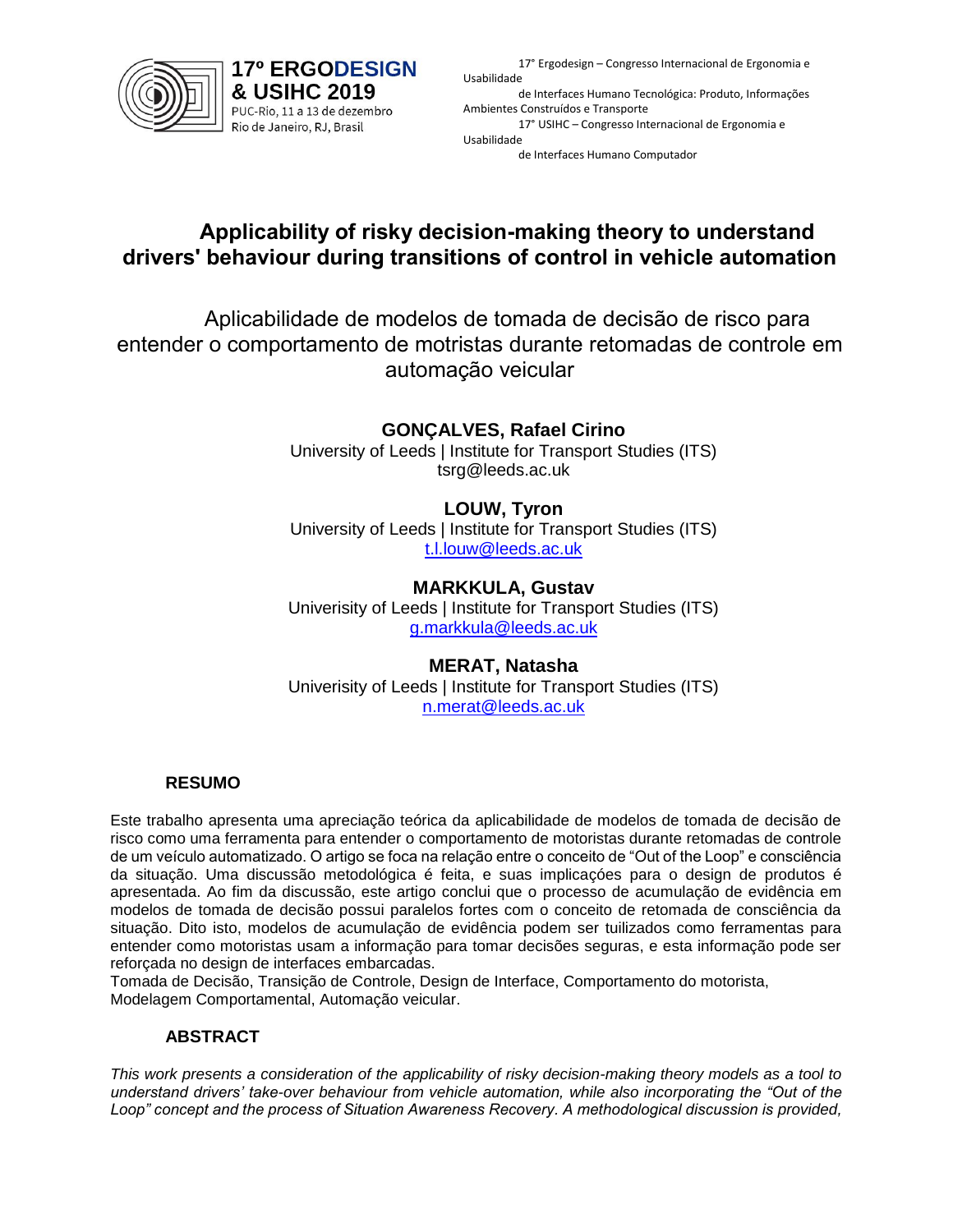

PUC-Rio, 11 a 13 de dezembro Rio de Janeiro, RJ, Brasil

17° Ergodesign – Congresso Internacional de Ergonomia e Usabilidade de Interfaces Humano Tecnológica: Produto, Informações Ambientes Construídos e Transporte

17° USIHC – Congresso Internacional de Ergonomia e Usabilidade de Interfaces Humano Computador

*and implications for the processes involved in system design developments are presented. Finally, the paper concludes that the process of evidence accumulation in risky decision-making theory models has strong parallels with the process of Situation Awareness recovery. We argue that evidence accumulation models can be used as a tool to understand what information is used by drivers for achieving safe transitions of control from automation so that this knowledge can be used for a better, and more human-centred design of future in-vehicle interfaces.*

*Keywords: Decision-making, Transition of control, Interface Design, Driver Behaviour, Behavioural Modelling, Automated Vehicles.*

### **1. INTRODUCTION**

Among the human factors-related challenges of implementing vehicle automation, is ensuring safe responses from users during transitions of control. Recent research into this issue forms part of a larger body of research regarding the better design of human-machine interfaces, spanning multiple domains and decades. These challenges highlight an old irony of automation, where the more reliable the automation, the less prepared the human is to react in a time of need (Bainbridge, 1985). This is especially true for higher levels of vehicle automation, which do not require continuous monitoring of the driving task, but still rely on users to resume control, for example, when a system limitation is reached (Level 3. See SAE, 2018 for a complete description of the levels of vehicular automation).

Many recent driving simulator studies, for example, those described by Louw & Merat (2017), have identified that drivers in higher levels of vehicle automation (SAE L2+), are removed from the decision-making and control loops of the driving task, placing them "out of the loop" (see Merat et al. (2018) for a recent description of the term). This disengagement from the loops is thought to reduce drivers' capacity to react in dangerous situations, increasing the likelihood of collisions.

Many researchers have tried to understand what constitutes a safe transition of control from automation, investigating what factors influence the success of a transition. For example, Gold et al. (2013) demonstrated that drivers' response to an impending collision, following a request for a transition of control, is dependent on the amount of time given to drivers for this response. These authors report that when drivers were given less time to react, they reacted faster, but more erratically, as shown by the vehicle's lateral and longitudinal accelerations. In contrast, when given more time to respond to an impending collision, drivers reacted more slowly but had a more stable response profile.

Zeeb at al. (2015, 2016) have shown that drivers' take-over time and the quality of this take over (measured as vehicle lateral deviation), is linked to their attention to the road environment during automated driving, with higher levels of distraction to other, non-drivingrelated tasks, leading to a deterioration of take-over quality. However, Louw et al. (2018) suggest that take-over time and vehicle controllability alone are not good predictors of a safe transition of control, but rather the early mitigation of a threat, with earlier transitions of control leading to fewer collisions.

A common limitation of studies attempting to correlate drivers' visual attention with their performance on non-driving-related tasks during automation, is that most investigate the location of drivers' gaze, rather than attempting to understand how visual information, acquired from different sources during automation engagement, affects drivers' resumption of control. While there have been efforts to model the factors that influence drivers' capabilities to take-over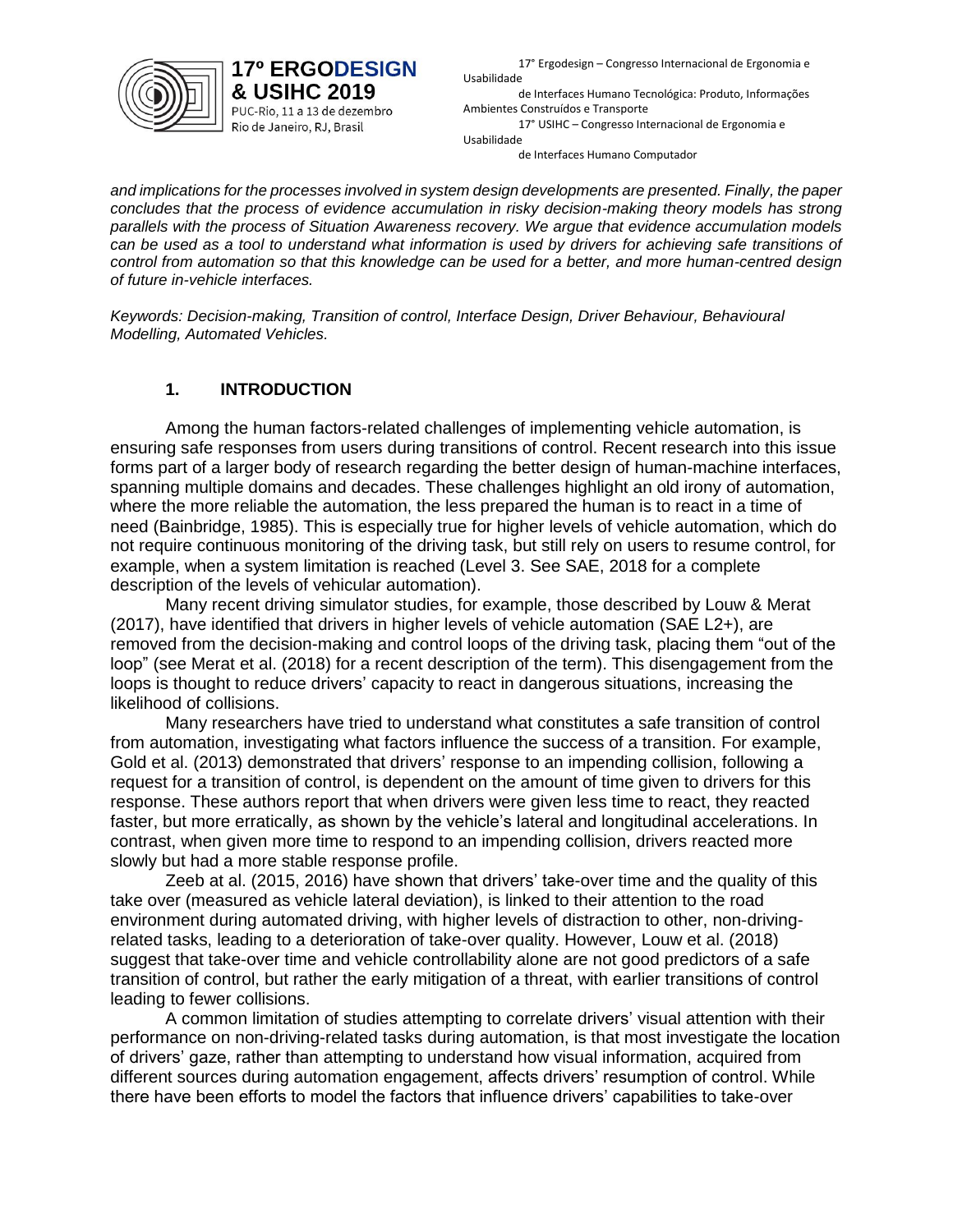

PUC-Rio, 11 a 13 de dezembro Rio de Janeiro, RJ, Brasil

17° Ergodesign – Congresso Internacional de Ergonomia e Usabilidade

de Interfaces Humano Tecnológica: Produto, Informações Ambientes Construídos e Transporte

17° USIHC – Congresso Internacional de Ergonomia e Usabilidade

de Interfaces Humano Computador

control, and how they use the physical and mental resources they need to perform such an action, most have not managed to generate a predictive model, based on gaze patterns during take-overs (Happee et al., 2018). For example, in Victor et al. (2018), while have reported that some drivers, even though looking to the road centre, still failed to avoid crashes during a transition of control (similar to results also reported by Louw et al., 2017).

Studies in other domains have considered how visual information sampling affects decision making in humans (see Orquin & Loose, 2013 for a complete literature review of these studies). For instance, Fiedler & Glöckner (2012), identified that gamblers shift their gaze towards the gamble they are willing to make, before their decision, and used this information as a predictor of their choice selection.

This paper proposes that the application of decision making theories, and related models, can be used to address some of the gaps in research on user resumption of control from vehicle automation, by providing a quantifiable method of linking the acquisition of specific information from the environment to the probability of a particular response (Orquin & Loose, 2013). Currently, there are only a few studies that highlight the possibility of such a link (c.f. Markkula et al., 2018). In this work, we consider how theoretical models for risky decisionmaking can be used to study drivers' transition of control in automation by observing their visual sampling behaviour during different stages of the take over process.

We begin with outlining the two theoretical bases of this work: decision-making theory, and the human factors of transitions of control. Thereafter, the two theories will be compared, especially regarding their analogous processes of Situation Awareness acquisition and evidence accumulation. Finally, this paper considers how such an approach can generate outputs that may be applied by system designers, to enhance driver performance and create safer systems.

### **2. TRANSITIONS OF CONTROL FROM VEHICLE AUTOMATION**

This section of the paper aims to define key concepts in the field of human factors of transitions of control, such as the decision-action loop, Situation Awareness, and the issues that are related to this process. With a clear definition of this concept in hand, it will be possible to compare them to the concepts related to the decision-making theory, understanding how they might interact and complement each other.

The term transition of control was described by Louw (2017) as: "the process and period of transferring responsibility of, and control over, some or all aspects of a driving task, between a human driver and an automated driving system." SAE (2018) complement this definition with a taxonomy, by outlining how a driver's responsibility varies across the different levels of automation, and a distinction if they were system- or driver-initiated transitions. The need for such transitions of control is partly based on current system limitations, in terms of the technology's operational design domain (see NHTSA, 2016, for a more descriptive definition of the problem), where vehicles cannot operate in all scenarios, and the human drivers are expected to supervise the automation and resume control, whenever a system limitation is reached. However, the inherent problem with such supervisory roles is diminished driving capabilities associated with the relinquishing of control, which his associated with several challenges when drivers are requested to resume control, especially in time-critical scenarios (Louw, 2017). Some of these issues are discussed below.

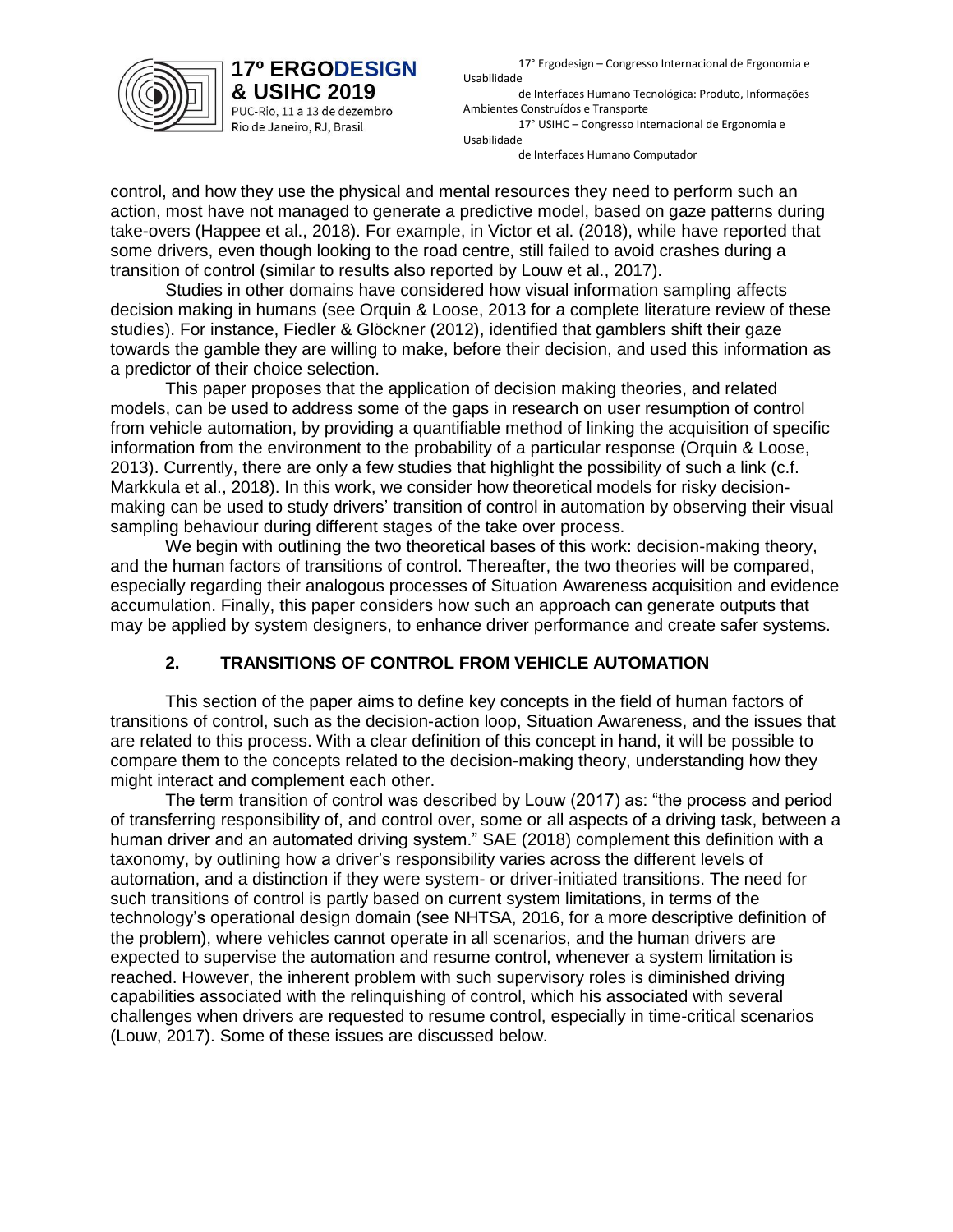

17° Ergodesign – Congresso Internacional de Ergonomia e Usabilidade

de Interfaces Humano Tecnológica: Produto, Informações Ambientes Construídos e Transporte

17° USIHC – Congresso Internacional de Ergonomia e Usabilidade

de Interfaces Humano Computador

#### **2.1. The decision-action loop**

According to many authors (e.g. Young, 2012), manual driving is a task which requires the driver to always be in the information processing "loop", with regards to their interactions with the surrounding road environment, as well as their ability to control and coordinate vehicle manoeuvres, involving steering, acceleration and braking. Thomas (2001) states that the operation of a vehicle is closely associated with constant feedback and feed-forward cycle of human interaction with the task. Here, humans' decisions and actions affect the situation, and this change is perceived once more by the individuals, who orient and adjust their behaviour accordingly. Merat et al. (2018) further complement this logic for the context of vehicle automation (based on the model purposed by Michon, 1985), by stating that there are two distinct loops in manual driving, which can be affected by ceding control to automation: one for motor-control coordination, and another for the several decision-making processes that need to be performed while driving. They suggest "(…) that "being in the loop" can be understood in terms of (1) the driver's physical control of the vehicle, and (2) monitoring the current driving situation (…)" (Merat et al., 2018). It must be noted that both loops continually interact with each other, and drivers must be aware of both their visual-motor coordination (see Wilkie et al., 2008 for a more descriptive definition of the term) and the surrounding environment, to safely maintain control of the task.

Figure 1 Representation of the decision-action loop and drivers' monitoring role in manual control of the driving task (Merat et al., 2019; based on Michon's model, 1985; Copyright © 2019 Springer. Reprinted with Permission of Springer Publications).

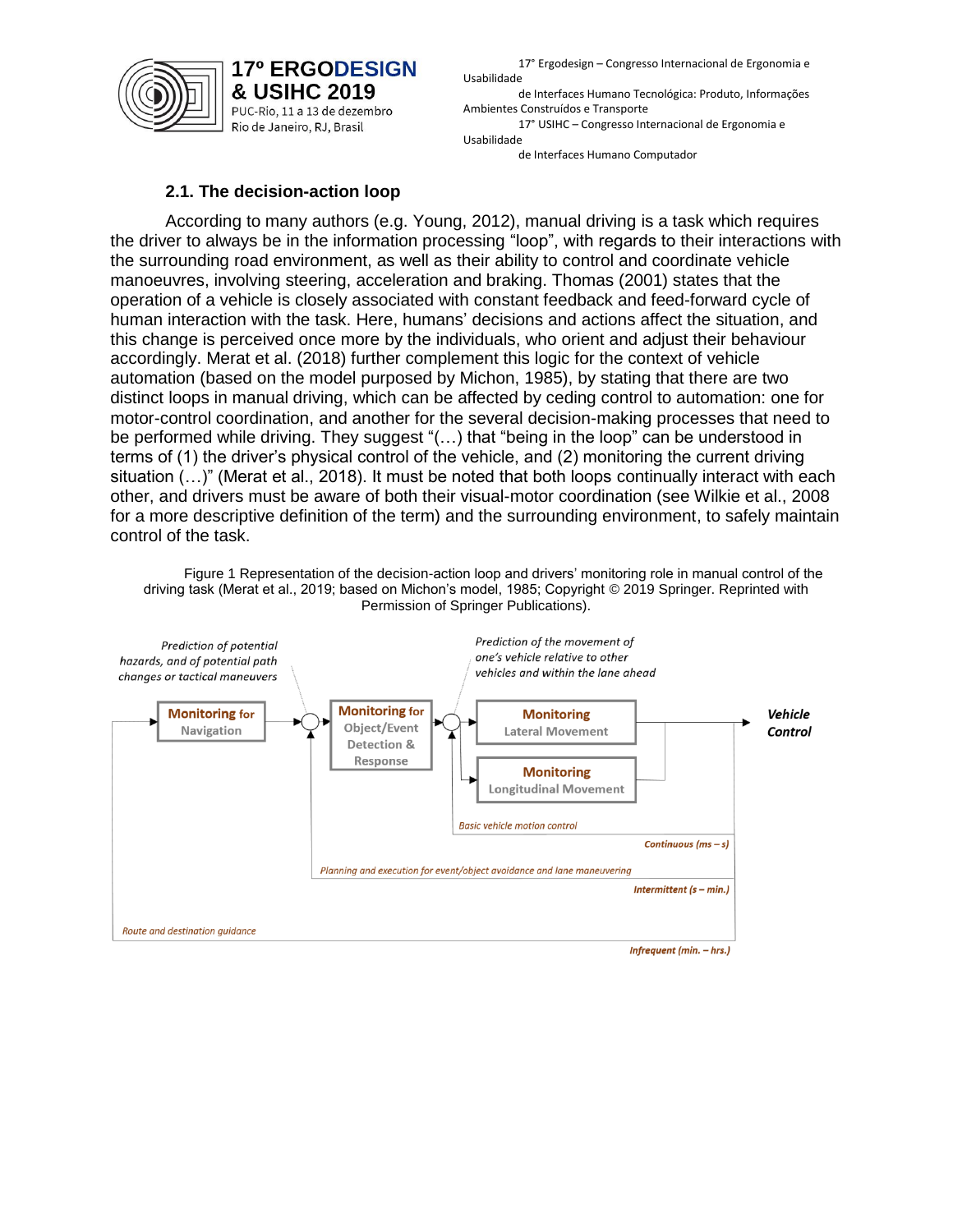

17° Ergodesign – Congresso Internacional de Ergonomia e Usabilidade

de Interfaces Humano Tecnológica: Produto, Informações Ambientes Construídos e Transporte

17° USIHC – Congresso Internacional de Ergonomia e Usabilidade

de Interfaces Humano Computador

#### **2.2. Situation Awareness Recovery**

Using driving simulator experiments, Louw et al. (2016), supplemented by previous evidence from Damböck et al. (2013), argue that by removing drivers from the decision-making and control loops, vehicle automation reduces drivers' Situation Awareness (SA; Endsley, 1995), which needs to be re-acquired in order to safely resume control and avoid potentially dangerous situations on the road (Damböck et al., 2013). The definition of Situation Awareness used in this research, and defined initially by Endsley (1988), is: "the perception of the elements in the environment within a volume of time and space, the comprehension of their meaning, and the projection of their status in the near future." In short, SA can be divided into three levels (perception; comprehension and prediction), which allow humans to orient their decisions in a particular context and volume of time (Fig. 2).





The loss of Situation Awareness and its relation to being "out of the loop" have been declared by a number of studies on vehicle automation (Carsten et al., 2012; Ohn-Bar & Trivedi, 2016; Morando et al., 2019), some of which have considered how these concepts are affected by drivers' engagement in non-driving-related tasks. It is argued that upon a request to resume control from automation, drivers have to move their visual attention from the NDRT, to focus on other sources of information, related to the driving task, to acquire enough SA to take back control of the vehicle. Gartenberg et al. (2014) refer to this process (which is not only relevant to vehicle automation) as Situation Awareness Recovery or SAR. This is described as a visual scanning process with a considerable number of short fixations in different areas, with a significant lag of resumption in tasks, and a high probability of re-fixation to the same information source, more than once. Examples of such a process was observed in Louw et al. (2019), who reported in their driving simulator experiments that drivers who were engaged in a visual nondriving-related task during automation (assumed to induce an OotL state) had a more scattered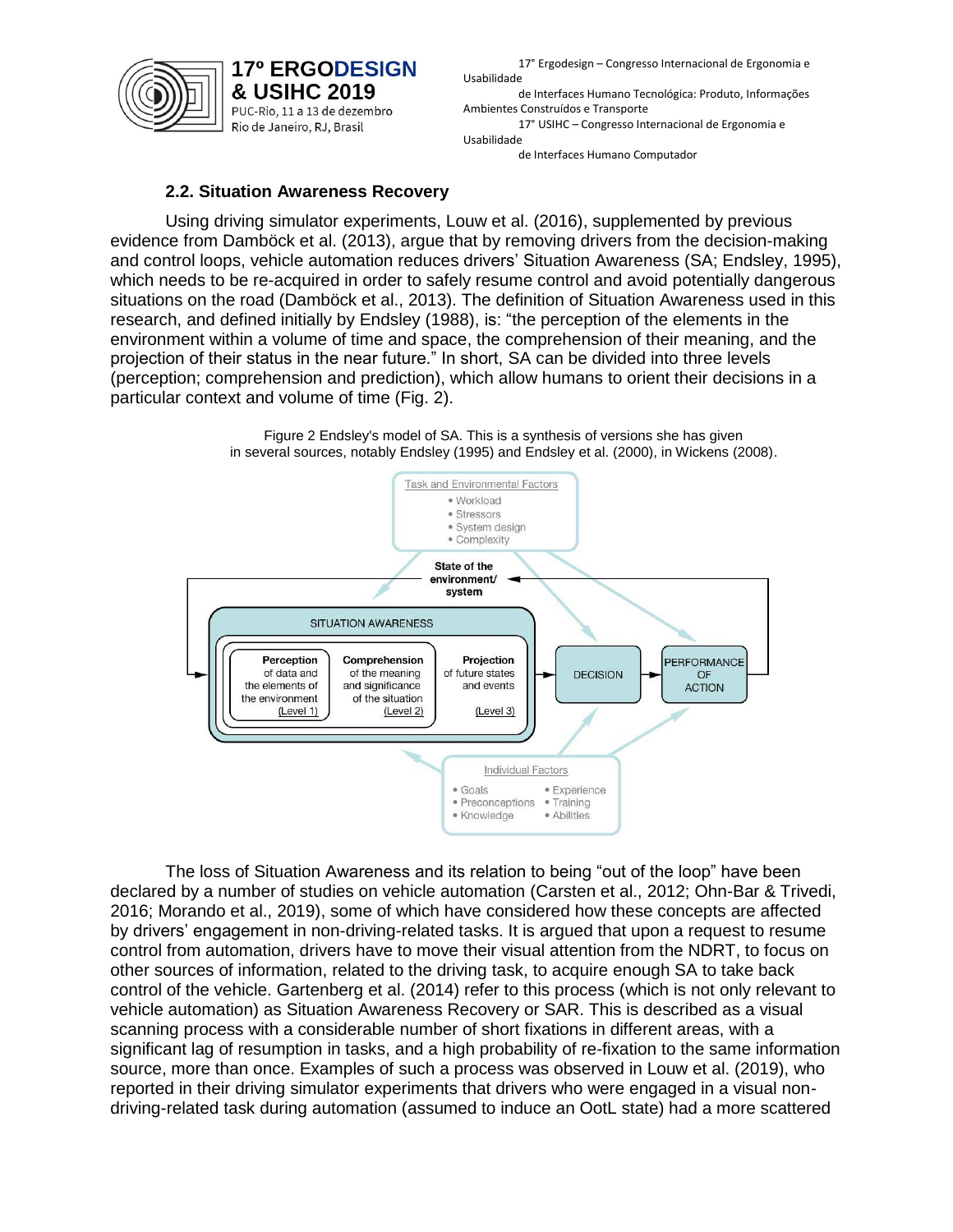

**17° ERGODESIGN** 

& USIHC 2019 PUC-Rio, 11 a 13 de dezembro Rio de Janeiro, RJ, Brasil

17° Ergodesign – Congresso Internacional de Ergonomia e Usabilidade

de Interfaces Humano Tecnológica: Produto, Informações Ambientes Construídos e Transporte 17° USIHC – Congresso Internacional de Ergonomia e Usabilidade

de Interfaces Humano Computador

gaze pattern after resumption of control from a silent automation failure, compared to those who were required to monitor the road environment during automation.

One of the challenges for the human factors community in addressing this problem is that the process of SAR is accompanied by several barriers, called SA challenges (Endsley, 2006). Endsley & Kriss (1995) named several challenges for the Situation Awareness acquisition, such as attention tunnelling, change blindness, stress on operators' (drivers') working memory, as well as the division of the information required from multiple sources, making it difficult for operators to gather all the information they might need in a reasonable amount of time (e.g. see Parasuraman & Riley, 1998). For driving automation, it has been demonstrated that time pressure, or information overload, might affect the quality of drivers' performance. This is thought to be because drivers' attentional resources are continuously stretched by the high demands of the driving task itself, which is aggravated by automation (Goodrich & Boer, 2003). The dispersion of drivers' gaze also competes between focused attention to the vehicle's heading (due to a visual-motor coordination, Wilkie et al., 2008) and hazard perception routines, which are generally characterised by an increased lateral gaze dispersion (Crundall et al., 1999). Therefore, drivers not only have to acquire information about the situation in the environment, and the current status of the system (an issue also reported by Endsley, 2006), but also have to recover their visual-motor coordination, which is degraded once you relinquish control from the vehicle (Mole et al., 2019). Many empirical studies show that this need to disperse visual attention to different sources affects drivers' performance, increasing risk of crashes (see Russel et al., 2016; Zeeb et al., 2015; Blommer et al., 2016; Louw et al., 2017; Merat et al., 2014; Gold et al., 2013; Damböck et al., 2013).

### **3. DECISION-MAKING THEORY PRINCIPLES AND MODELS**

The definition of decision-making adopted in this work was proposed by Edwards (1954), and is defined as follows: "(…)given two states, A and B, into either one of which an individual may put himself, the individual chooses A in preference to B (or vice versa)". This definition was further developed by Simon (1959), who added organised this process into four main stages: 1) definition of the problem, 2) identification of possible solutions, 3) objective assessment of the value of each solution for the problem, 4) choice of the best solution. As human beings, we are continuously making decisions, based on our internal representation of what we should do in every situation, given certain parameters (stage 3). In a driving task, many actions involve a decision-making process. Some examples include deciding: a comfortable car-following distance (Boer, 1999), what gaps we will accept when changing lanes (Gipps, 1986), how we respond to a potential forward collision (Blommer et al., 2017), and whether to disengage from automation (see Markkula et al., 2018, for more examples).

In the context of this paper, decision-making can be defined as the drivers' choice to take-over control of the vehicle or not, and their take-over modality (how do they take-over). When constructing a model for such decision-making, to account for a good or bad decision, in terms of safety, we have as observable output variables the decision-making time (how long drivers took to decide to take-over), decision choice (how they reacted to the given scenario) and outcome (based on the objectives established for the given situation, were they able to achieve this goal?). Yet, there are several kinds of decision-making theory models, which may account for different aspects of human behaviour, and might be useful for certain situations and not others. Edwards (1954) also divided the decision-making theory models in two main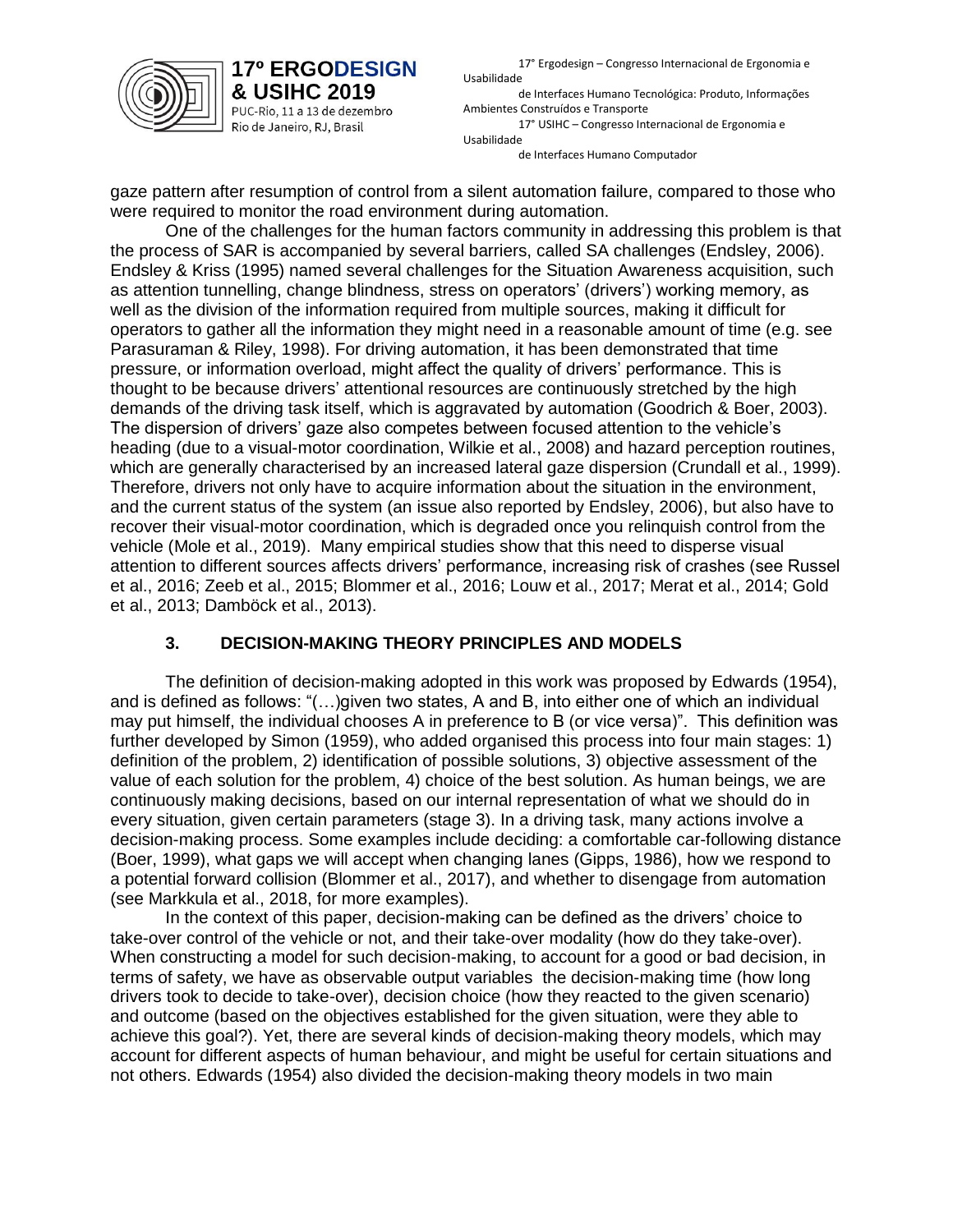

PUC-Rio, 11 a 13 de dezembro Rio de Janeiro, RJ, Brasil

17° Ergodesign – Congresso Internacional de Ergonomia e Usabilidade

de Interfaces Humano Tecnológica: Produto, Informações Ambientes Construídos e Transporte 17° USIHC – Congresso Internacional de Ergonomia e Usabilidade

de Interfaces Humano Computador

spectrums, which their most recent and developed definitions shall be further explained in the later sections of this paper: the rational and risky decision-making models.

## **3.1. Rational decision-making models**

The concept of rational decision-making (see Simon (1979) and March (1978) for a more descriptive definition of the term) is based on a metaphorical "thinking man", as a decisionmaker. According to Simon (1979) and March (1978), a thinking man can be characterized as an individual by two main conditions: 1) as being capable of acquiring and distinguishing all possible relevant information for the decision in hand; and 2) the thinking man is capable of assigning the correct value of a specific choice, based on their established goal in each decision-making scenario. Based on these assumptions, two individuals would always arrive at the same conclusion, when making a rational decision about the same problem. The only difference between their choices would be personal bias, or what outcome they want from the decision.

Good examples of rational decision-making models can be seen in game theory (Nash, 1950), which posits that all choices made by an individual have a counterpart by a "hostile" opponent (like a chess game). The opponent will focus their actions on maximising their chances of achieving their goal, which is the opposite of the individual's goal. Another example of a rational decision can be seen in the utilitarianism theory, created by [Jeremy Bentham](http://www.britannica.com/eb/article?idxref=561296) and [John](http://www.britannica.com/eb/article?idxref=561297)  [Stuart Mill](http://www.britannica.com/eb/article?idxref=561297) in the early 19th century. This theory holds that there are "greater goods" in life, and every moral action can be quantified in terms the outcome of "happiness", and that it is always right to maximise happiness in our choices in life for a "greater good" (for a more complete description of the term, see Mill, 1868). Indeed, rational decision-making processes are utopic in most cases, and their scope for applicability is limited, as everything needs to be quantifiable, such as in mathematical logic problem solutions (for examples, see Bell et al., 1988).

### **3.2. Risky decision-making models**

According to decision-making theory, whenever the decision-maker is forced to make a decision without a clear notion of the possible outcomes of their choice, this process is considered to be a risky decision (Edwards, 1954). Models in the risky decision-making theory are based on the assumptions: 1) that not all variables can be accurately, or even wholly, quantified, 2) that humans are not certain about how their actions will affect the environment of the task in hand, and, 3) humans are not aware of are all the variables that they should consider to make their decision. Humans in that situation can estimate, based on their mental models (see Nielsen, 2010 for a description of the term), the probable outcomes for a given task for each possible action that they can perform, and use that information to guide their decisionmaking. In situations where the outcome of an individual's decision is not predictable, they need to account for a level of uncertainty as part of their decision-making process. Uncertainty is defined by Shaw (1983) as the inability of the decision-making to assign the correct value of an option, nor predict the outcomes of their decision to the given environment. This uncertainty concept is a key assumption underlying risky decision-making models and is discussed later in this paper. As humans' mental processing is not directly observable, risky decision-making models can be used to explain human behaviour based on certain assumptions. The most relevant ones are described below:

**Evidence accumulation models** assume that every decision-maker *a priori* does not have sufficient information about the situation to make a decision and will seek evidence that will influence their decision towards one of the outcomes known to them. Furthermore, every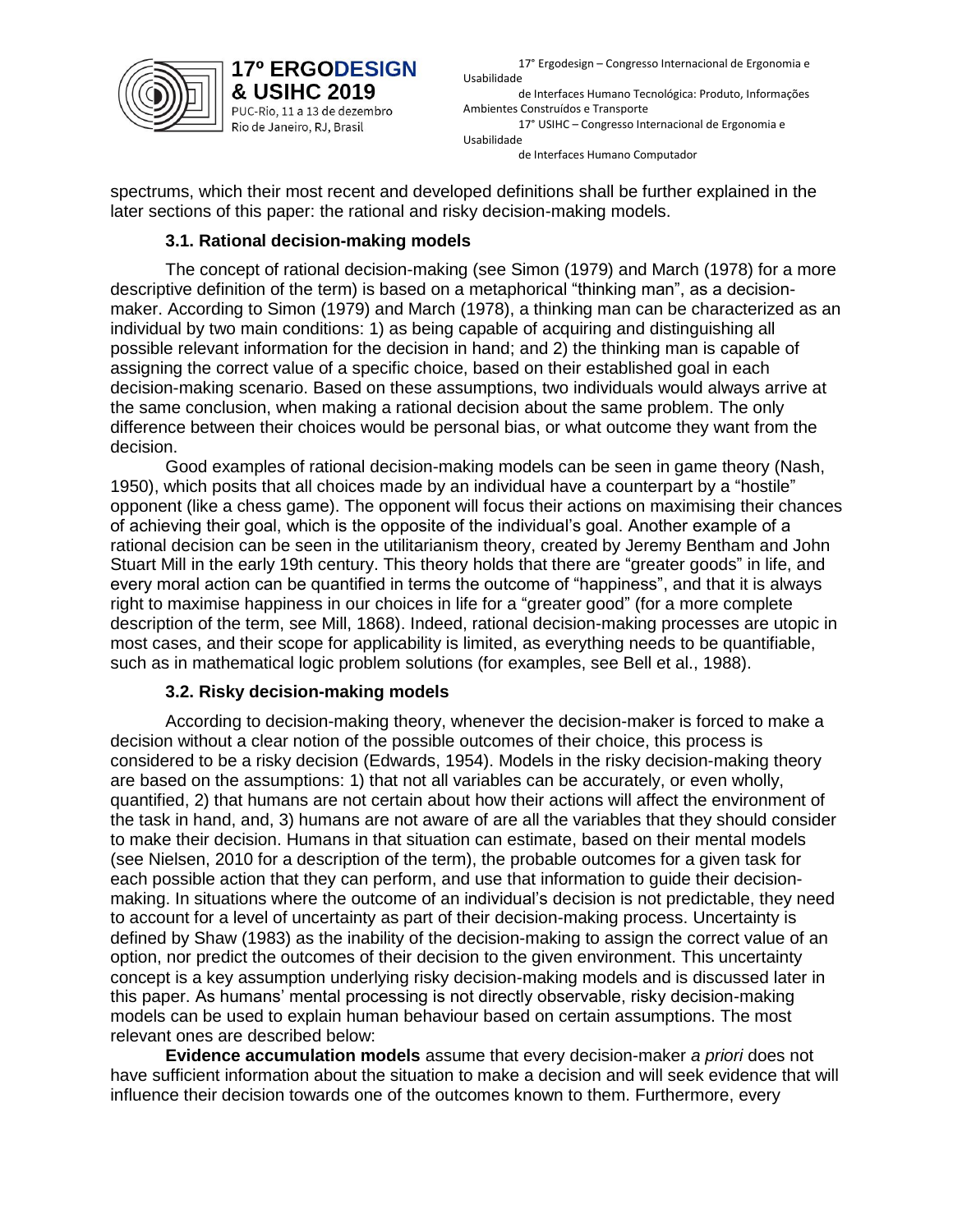

PUC-Rio, 11 a 13 de dezembro Rio de Janeiro, RJ, Brasil

17° Ergodesign – Congresso Internacional de Ergonomia e Usabilidade

de Interfaces Humano Tecnológica: Produto, Informações Ambientes Construídos e Transporte 17° USIHC – Congresso Internacional de Ergonomia e Usabilidade

de Interfaces Humano Computador

individual has a personal threshold of accumulated evidence that, once reached, causes them to opt for one possible choice, over another (Ratcliff & Smith, 2004). This threshold varied based on a number of factors, including experience, gender, personal attitudes and many others. It must be noted that the rate of evidence, or "drift", is accumulated differently for every person, which is also influenced by a number of factors. In the field of vehicle automation, Markkula et al. (2018) have demonstrated how to apply decision-making models based on evidenceaccumulation to explain, for example, what information drivers use to decide how to resume control from vehicle automation to avoid an incoming forward collision.

**Bounded rationality models,** first defined by Simon (1972), which holds that humans can make decisions based on the information available to them. These have similar assumptions to rational decision-making models but differ in that they assume that humans are not capable of considering all the relevant information to make a decision. This can be caused by a lack of cognitive resources, time pressure, or simple lack of knowledge about the presence of a particular source of information. Considering this paradigm, bounded rationality models assume that the decision-maker prioritises certain information over others (randomly or selectively). This prioritised information will most likely bias the decision towards a particular choice, depending on the information sampled, and not only on individual preferences. This kind of model is especially relevant for the transition of control in vehicle automation, as it is assumed that drivers in such situations can be overloaded with large volumes of spatially dispersed visual information, and may not be able to process all the information they would need Examples for such overload can be found in Gold et al. (2013) and Blommer et al. (2017), who show that drivers change their decisions about when to resume control from automation, based on the amount of time they have to react before the automated system reaches its limit. Although, it is worth considering that those authors haveonly considered visual information, so other factors might also have affected the observed results.

**Satisficing decision-making models** assume that the decision-maker will not seek the most optimal solution for his/her problem, but instead will make the first decision where the outcome satisfies their needs or goals in the given situation (Wierzbicki, 1982; Parke et al., 2007). This approach was used in studies by Boer (1999), Boer & Hoedemaeker (1998), and Goodrich & Boer (2003), in different scenarios. For example, Boer (1999) demonstrated that drivers tend to have not one specific "ideal car-following distance", but rather have a satisficing margin, that floats closer or further to the lead vehicle, where the drivers assume to be safe and close enough to be satisfied and refocus in other demands from the car-following task (such as lateral control of the vehicle), instead of actively re-adjust their following distance to a point they would consider to be ideal.

Most concepts in these models are somewhat interchangeable and can be combined in a descriptive or mechanistic analysis. Their relationship with the field of automation will be discussed in the subsequent sections of this work.

#### **4. RELATIONSHIP BETWEEN HUMAN FACTORS CHALLENGES AND RISKY DECISION-MAKING**

Based on the two types of decision-making theory models described above, it is evident that the process of Situation Awareness recovery during the transition control from vehicle automation presents several similarities to the risky decision-making theory, which is discussed in the following sections. Merat et al. (2018) stated that drivers re-enter the cognitive loop of the driving task by acquiring sufficient levels of Situation Awareness. In the same way, Ratcliff &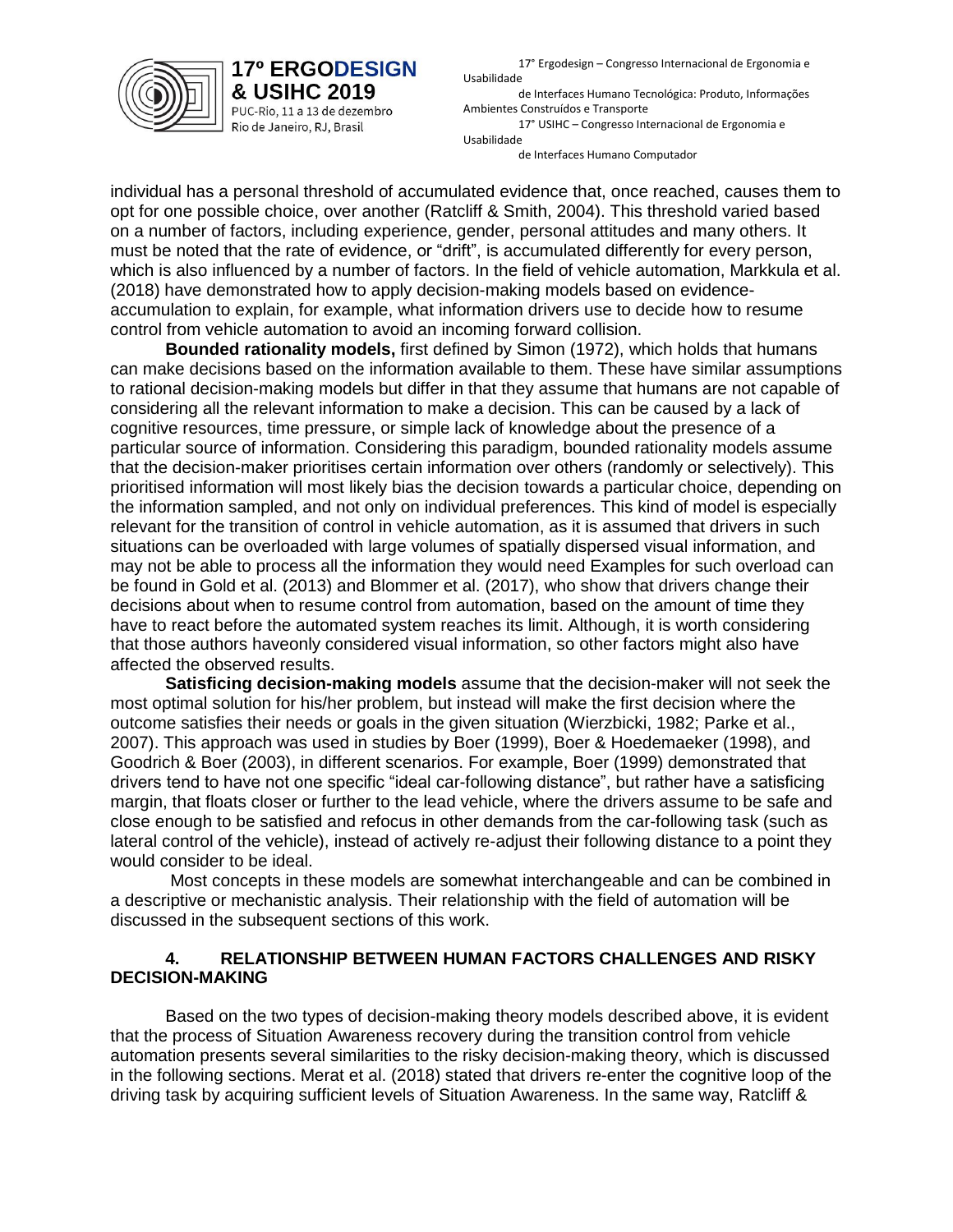

**17° ERGODESIGN** & USIHC 2019 PUC-Rio, 11 a 13 de dezembro Rio de Janeiro, RJ, Brasil

17° Ergodesign – Congresso Internacional de Ergonomia e Usabilidade

de Interfaces Humano Tecnológica: Produto, Informações Ambientes Construídos e Transporte 17° USIHC – Congresso Internacional de Ergonomia e Usabilidade

de Interfaces Humano Computador

Smith (2004) claim that whenever an individual is presented with an opportunity to make a decision, they will need to accumulate evidence that will support the choice they eventually make. This direct comparison shows similarities in the applicability of both the concept of evidence accumulation and SA for those theories with the same purpose, which is to understand how humans use the information to react to a given environmental condition and achieve their desired goal. Fig. 2 presents a schematic representation of the proposed relationship between the two theories.

Figure 3 Representation of the relationship between SA and decision-making theory



## Decision-Making Theory

**Situation Awareness Theory** 

As mentioned above, decision-making theory holds that the decision- making process is composed by four steps: 1) define the problem, and understand its characteristics; 2) formulate/generate possible solutions for the given problem; 3) estimation of the value of possible outcomes; 4) selection of the outcome with the highest value for the given problem (see Simon, 1959 for a better description). Endsley (1995) divided the SA into levels, in a way that the individual needs to 1) identify the elements in the environment, 2) comprehend their meaning, and how it shapes the situation in hand, and 3) orient how those elements can be interacted with, in a way that is possible to predict what can be the outcomes of their potential actions. According to Simon (1957) and Edwards (1954), a decision can only be made if there is a clear notion/definition of the value of each solution to the upcoming problem, and that to achieve this, the decision-maker accumulates evidence that assigns the correct value to a particular option, reducing the decision-maker's level of uncertainty (Shaw, 1982). Observing the same phenomenon through the lenses of the SA theory, we can understand that the comprehension of the problem (in the case of this work, a request to transition control) and their possible solutions as level two SA. The process of assigning value, or expected outcome of possible action in order to make the appropriate decision can be directly linked to the level three situation awareness, or projection of future states. In this framework, it can be assumed that the process of moving from level two to level three SA can be directly compared to the process of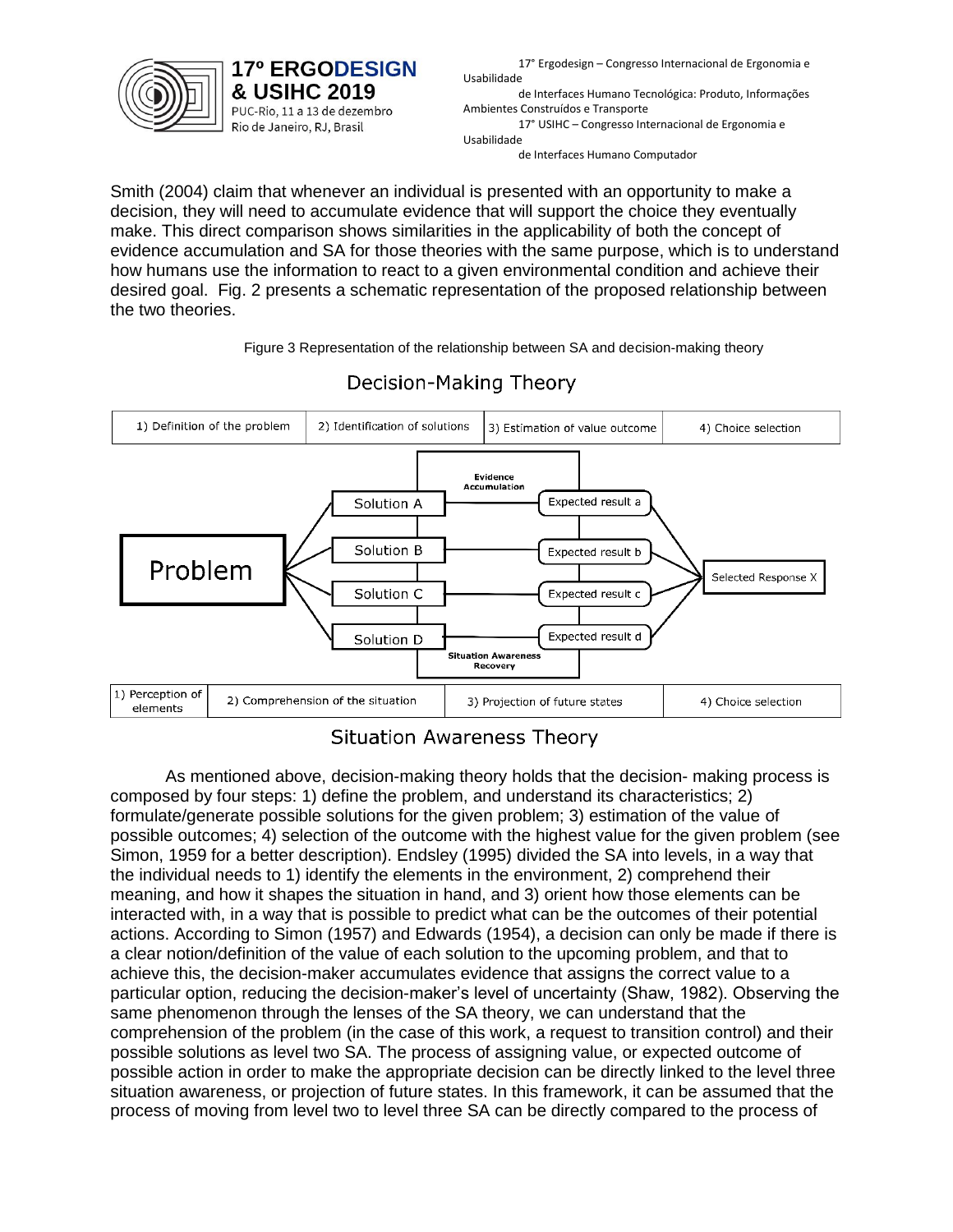

**17° ERGODESIGN** 

& USIHC 2019 PUC-Rio, 11 a 13 de dezembro Rio de Janeiro, RJ, Brasil

17° Ergodesign – Congresso Internacional de Ergonomia e Usabilidade

de Interfaces Humano Tecnológica: Produto, Informações Ambientes Construídos e Transporte 17° USIHC – Congresso Internacional de Ergonomia e

Usabilidade de Interfaces Humano Computador

accumulation of evidence, which is simply the reduction of uncertainty about the outcomes of a possible action to a given scenario.

The arguments presented in the previous section showed that barriers, called SA challenges (Endsley, 2006), impede an individual's ability to acquire all the sufficient levels of SA they need to make an optimal resumption of control from automation (see Parasuraman & Riley (1997) for an example of such phenomenon). Analysing the challenges imposed to an individual to resume control from automation through the lens of decision-making theory, similar problem is reported by Edwards (1954) and Simon (1957) who say that an entirely rational decision is utopic. The authors believe that barriers imposed by the scenario, such as time pressure and a bounded rationality, forces the human decision-maker to deal with uncertainty, by making assumptions about certain conditions about the environment, based on their expectations, and, thus, adopting a risky decision. As examples relating to resumption of control from vehicle automation, Blommer et al. (2017) and Gold et al. (2013) showed that drivers have an increased probability to "just brake", instead of both braking and steering, whenever they had limited time to respond to the scenario. The authors noted that the scenario exceeded drivers' abilities to cope with the situation and to perform the ideal action. These two examples can be translated in the risky decision-making theory as satisficing decision-making actions, where even if it was not perfect, it was the best they could do with the information they had, opting to make a simple reaction to the scenario.

Based on the arguments presented above, we believe that risky decision-making theory is a suitable candidate to model the process of the take-over of control from vehicle automation. The application of decision-making theory can complement the existing studies on the transition, as it can be used to understand the relationship between the information sampled by drivers and their subsequent behaviour. Practically speaking, this approach complements the current studies in the field by providing robust mathematical models that assign causality between evidence accumulation and decision (see Orquin & Loose, 2013), which are not commonly linked to the situation awareness theory. It is now essential to evaluate how this theory can be applied and implemented to better describe driver behaviour during transitions of control.

#### **5. USING DECISION-MAKING MODELS TO ORIENT DRIVERS' DECISION-MAKING**

Sivak (1996) stated that vision is the most important of the five human senses for driving, but yet, it is not suited to dealing with multiple demands at the same time. For this reason, drivers need to prioritise certain visual information over others to perform a transition of control (for more details about this process, see Goodrich & Boer, 2003).

According to Orquin & Loose (2013), visual attention and decision-making are tightly coupled, since a driver's risky decision-making is continuously biased by whether or not they attended to relevant visual information available to them. In their literature review, the authors found a co-causal relationship between visual attendance to information and the occurrence of specific choices, in a discrete decision-making scenario. As part of a meta-analysis, the authors analysed several decision-making tasks that used eye-tracking data as a dependent variable. They concluded that an individual's gaze fixation on certain essential information could predict their upcoming choice in a discrete scenario, suggesting that the selective attention of drivers may bias their decision-making. Such an approach may also be applied to analyse drivers' response capabilities in a take-over scenario, once a take-over reaction is nothing more than a selective response to a particular scenario condition.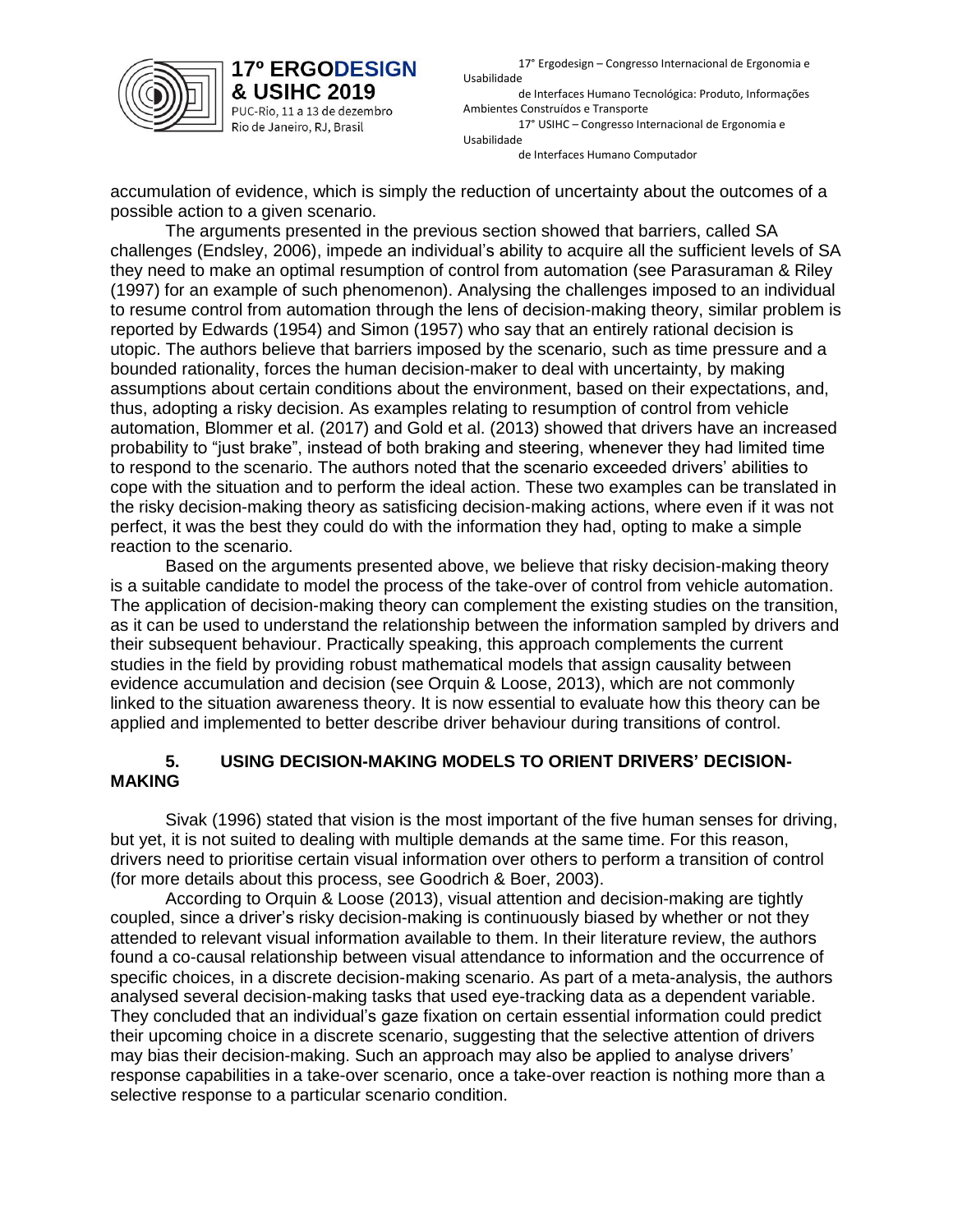

17° Ergodesign – Congresso Internacional de Ergonomia e Usabilidade

de Interfaces Humano Tecnológica: Produto, Informações Ambientes Construídos e Transporte 17° USIHC – Congresso Internacional de Ergonomia e Usabilidade

de Interfaces Humano Computador

The arguments above support the possibility of modelling the relationship between different gaze allocation strategies and the probability of yielding specific responses to the takeover control scenario (based on the studies reported by Orquin & Loose, 2013). This approach would inform system designers about which information should be scanned with higher priority, to yield a higher probability of safe and timely responses to different take-over scenarios. This information could be used to create HMIs that guide drivers towards making decisions that result in safe outcomes. For example, indicating where drivers should focus their attention for a successful transition of control could help avoid an impending collision, as suggested by Louw et al. (2017).

#### **6. CONCLUSION**

**17° ERGODESIGN** & USIHC 2019 PUC-Rio, 11 a 13 de dezembro Rio de Janeiro, RJ, Brasil

The primary aim of this paper was to assess the feasibility of applying risky decisionmaking theory models to understand drivers' take-over behaviour during transitions of control from vehicle automation. A secondary aim was to explain how decision-making models could be implemented by system designers as a tool to understand human behaviour and create products that better suit driver needs.

The initial sections point out similarities between the theories on SA and risky decisionmaking, which makes them comparable and applicable for similar purposes. The main points of proximity between the two theories include the concepts of evidence accumulation and level three situation awareness, respectively, to account for how humans make a decision in a given scenario. We also proposed that models that correlate vision and decision-making modality as a causal factor could be used to identify which information, once sampled, can increase the probability for drivers to perform a supposed "optimal response". In conclusion, we propose that decision-making models, based on evidence accumulation, can be used in HMI design, to enhance drivers' acquisition of certain essential information and, thereby, optimise their takeover performance. For example, if we know how drivers sample visual information before an optimal response, and we use this knowledge to design HMIs to reproduce this behaviour in other drivers in similar situations, then we may increase the probability that they respond similarly.

As for limitations and future directions, this work is chiefly a theoretical consideration and lacks sufficient evidence to defend the real value of the application of decision-making models in the design process for human-centric vehicle automation systems. Empirical studies are required to evaluate how well decision-making models can predict drivers' take-over modality, and whether, if certain information is highlighted in the system design, drivers' performance in take-over scenarios can be enhanced.

### **7. REFERENCES**

BAINBRIDGE, L.. **Ironies of Automation**. Automatica, v. 19, n. 6, p. 775–779, 1983. BELL, DE e RAIFFA, H e TVERSKY, A. **Decision making: Descriptive, normative, and prescriptive interactions**. 1988. Disponível em: <https://books.google.com/books?hl=pt-BR&lr=&id=R2dleyi\_iTMC&oi=fnd&pg=PR9&dq=Bell+et+al.,+1988+decision&ots=VKjKvg4Jjr&si g=RS\_rzA0yF\_bXVfz-5\_9mwusjjCU>. Acesso em: 15 set 2019.

BLOMMER, Mike e colab. **Driver brake vs. steer response to sudden forward collision scenario in manual and automated driving modes**. Transportation Research Part F: Traffic Psychology and Behaviour, v. 45, p. 93–101, 1 Fev 2017. Disponível em: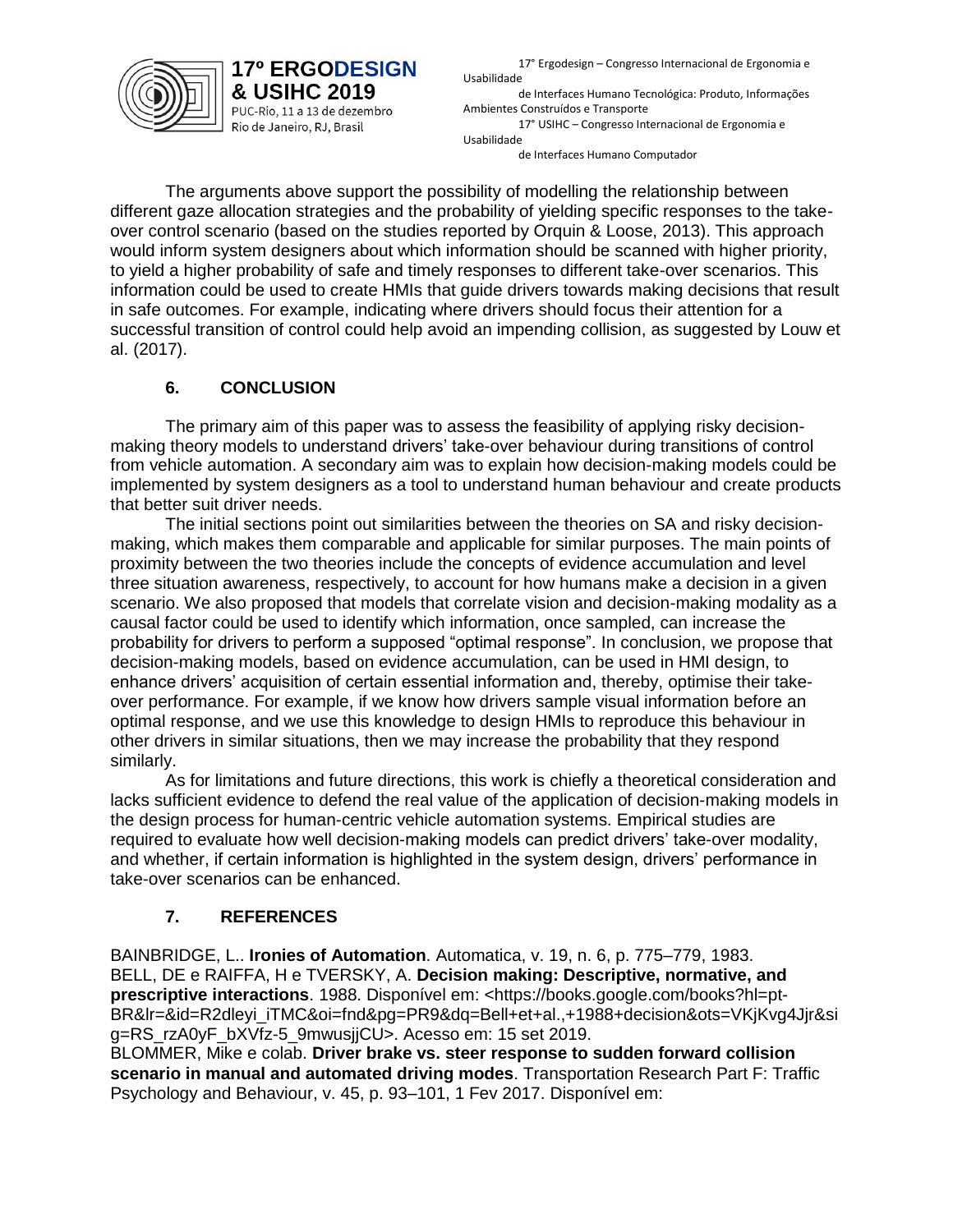

PUC-Rio, 11 a 13 de dezembro Rio de Janeiro, RJ, Brasil

17° Ergodesign – Congresso Internacional de Ergonomia e Usabilidade

de Interfaces Humano Tecnológica: Produto, Informações Ambientes Construídos e Transporte

17° USIHC – Congresso Internacional de Ergonomia e Usabilidade de Interfaces Humano Computador

<https://www.sciencedirect.com/science/article/abs/pii/S1369847816305587>. Acesso em: 15 set 2019.

BOER, Erwin R. **Car following from the driver's perspective**. Transportation Research Part F: Traffic Psychology and Behaviour, v. 2, n. 4, p. 201–206, 1 Dez 1999. Disponível em: <http://www.sciencedirect.com/science/article/pii/S1369847800000073>. Acesso em: 10 nov 2017.

BOER, Ewin R e HOEDEMAEKER, Marika. **MODELING DRIVER BEHAVIOR WITH DIFFERENT DEGREES OF AUTOMATION: A Hierarchical Décision Framework of Interacting Mental Models**. 1998. Disponível em:

<https://repository.tudelft.nl/islandora/object/uuid:10f1d366-768d-4c0c-acae-11f6cb597727/datastream/OBJ>. Acesso em: 9 nov 2017.

CARSTEN, Oliver e colab. **Control Task Substitution in Semiautomated Driving**. Human Factors: The Journal of the Human Factors and Ergonomics Society, v. 54, n. 5, p. 747–761, 17 Out 2012. Disponível em: <http://journals.sagepub.com/doi/10.1177/0018720812460246>. Acesso em: 9 nov 2017.

CRUNDALL, D. e UNDERWOOD, G. e CHAPMAN, P. **Driving experience and the functional field of view**. Perception, v. 28, n. 9, p. 1075–1087, 1999.DAMBOCK, D. e colab. Requirements for cooperative vehicle guidance. Out 2013, [S.l.]: IEEE, Out 2013. p. 1656–1661. Disponível em: <http://ieeexplore.ieee.org/document/6728467/>. Acesso em: 9 nov 2017.

EDWARDS, Ward. **The theory of decision making.** Psychological Bulletin, v. 51, n. 4, p. 380– 417, 1954. Disponível em: <http://doi.apa.org/getdoi.cfm?doi=10.1037/h0053870>. Acesso em: 21 jul 2019.ENDSLEY, Mica R. Situation Awareness. Handbook of Human Factors and Ergonomics. Hoboken, NJ, USA: John Wiley & Sons, Inc., 2006. p. 528–542. Disponível em: <http://doi.wiley.com/10.1002/0470048204.ch20>. Acesso em: 10 nov 2017.

ENDSLEY, Mica R. **Design and Evaluation for Situation Awareness Enhancement**. Proceedings of the Human Factors Society Annual Meeting, v. 32, n. 2, p. 97–101, 6 Out 1988. Disponível em: <http://journals.sagepub.com/doi/10.1177/154193128803200221>. Acesso em: 15 set 2019.

ENDSLEY, Mica R. e KIRIS, Esin O. **The Out-of-the-Loop Performance Problem and Level of Control in Automation**. Human Factors: The Journal of the Human Factors and Ergonomics Society, v. 37, n. 2, p. 381–394, 23 Jun 1995. Disponível em:

<http://journals.sagepub.com/doi/10.1518/001872095779064555>. Acesso em: 10 nov 2017. FIEDLER, Susann e GLÖCKNER, Andreas. **The Dynamics of Decision Making in Risky** 

**Choice: An Eye-Tracking Analysis**. Frontiers in Psychology, v. 3, p. 335, 1 Out 2012. Disponível em: <http://journal.frontiersin.org/article/10.3389/fpsyg.2012.00335/abstract>. Acesso em: 15 set 2019.

GARTENBERG, Daniel e colab. **Situation Awareness Recovery**. Human Factors: The Journal of the Human Factors and Ergonomics Society, v. 56, n. 4, p. 710–727, 7 Jun 2014. Disponível em: <http://journals.sagepub.com/doi/10.1177/0018720813506223>. Acesso em: 15 set 2019. GIPPS, P. G. **A model for the structure of lane-changing decisions**. Transportation

Research Part B: Methodological, v. 20, n. 5, p. 403–414, 1986.

GKIKAS, Nikolaos. **Automotive ergonomics : driver-vehicle interaction**. [S.l.]: CRC Press, 2013.

GOLD, Christian e colab. **"Take over!" How long does it take to get the driver back into the loop?** Proceedings of the Human Factors and Ergonomics Society Annual Meeting, v. 57, n. 1, p. 1938–1942, 30 Set 2013. Disponível em:

<http://journals.sagepub.com/doi/10.1177/1541931213571433>. Acesso em: 9 nov 2017.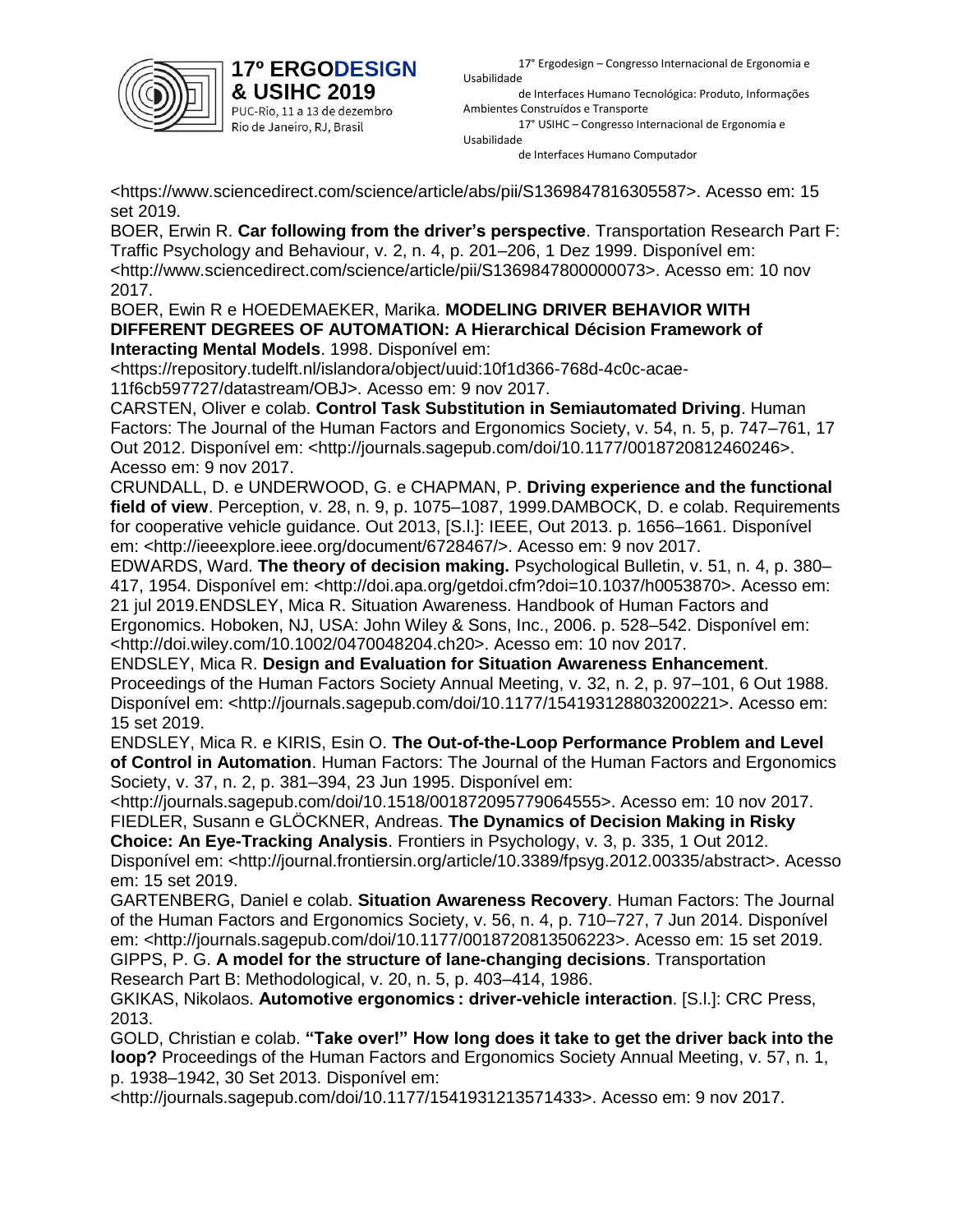

PUC-Rio, 11 a 13 de dezembro Rio de Janeiro, RJ, Brasil

17° Ergodesign – Congresso Internacional de Ergonomia e Usabilidade

de Interfaces Humano Tecnológica: Produto, Informações Ambientes Construídos e Transporte

17° USIHC – Congresso Internacional de Ergonomia e Usabilidade

de Interfaces Humano Computador

GOLD, Christian e HAPPEE, Riender e BENGLER, Klaus. **Modeling take-over performance in level 3 conditionally automated vehicles**. Accident Analysis & Prevention, v. 116, p. 3–13, 1 Jul 2018. Disponível em:

<https://www.sciencedirect.com/science/article/abs/pii/S0001457517303962>. Acesso em: 21 jul 2019.

GOODRICH, M.A. e BOER, E.R. **Multiple mental models, automation strategies, and intelligent vehicle systems**. n. May 2014, p. 859–864, 2003.

LOUW, Tyron Linton. **THE HUMAN FACTORS OF TRANSITIONS IN HIGHLY AUTOMATED DRIVING**. 2017. University of Leeds, 2017.

LOUW, Tyron e colab. **Engaging in NDRTs affects drivers' responses and glance patterns after silent automation failures**. Transportation Research Part F: Traffic Psychology and Behaviour, v. 62, p. 870–882, 1 Abr 2019. Disponível em:

<https://www.sciencedirect.com/science/article/abs/pii/S1369847818307952>. Acesso em: 15 set 2019.

LOUW, Tyron e colab. **Were they in the loop during automated driving? Links between visual attention and crash potential.** Injury prevention : journal of the International Society for Child and Adolescent Injury Prevention, v. 23, n. 4, p. 281–286, 21 Ago 2016. Disponível em: <http://www.ncbi.nlm.nih.gov/pubmed/27655754>. Acesso em: 9 nov 2017.

LOUW, Tyron e colab. **Coming back into the loop: Drivers' perceptual-motor performance in critical events after automated driving**. Accident Analysis & Prevention, v. 108, p. 9–18, 1 Nov 2017. Disponível em:

<http://www.sciencedirect.com/science/article/pii/S0001457517302907>. Acesso em: 10 nov 2017.

LOUW, Tyron e MERAT, Natasha. **Are you in the loop? Using gaze dispersion to understand driver visual attention during vehicle automation**. Transportation Research Part C: Emerging Technologies, v. 76, p. 35–50, 1 Mar 2017. Disponível em:

<http://www.sciencedirect.com/science/article/pii/S0968090X17300013>. Acesso em: 9 nov 2017.

MADIGAN, Ruth e LOUW, Tyron Linton e MERAT, Natasha. **Effects of varying levels of vehicle automation on drivers lane changing decisions and performance**. Transportation Research Part F: Traffic Psychology and Behaviour, 2017.

MARCH, James G. **Bounded Rationality, Ambiguity, and the Engineering of Choice**. The Bell Journal of Economics, v. 9, n. 2, p. 587, 1978. Disponível em:

<https://www.jstor.org/stable/3003600?origin=crossref>. Acesso em: 15 set 2019.

MARKKULA, Gustav e colab. **Models of Human Decision-Making as Tools for Estimating and Optimizing Impacts of Vehicle Automation**. Transportation Research Record: Journal of the Transportation Research Board, v. 2672, n. 37, p. 153–163, 25 Dez 2018. Disponível em: <http://journals.sagepub.com/doi/10.1177/0361198118792131>. Acesso em: 15 set 2019. MERAT, Natasha e colab. **Transition to manual: Driver behaviour when resuming control** 

**from a highly automated vehicle**. Transportation Research Part F: Traffic Psychology and Behaviour, v. 27, p. 274–282, 1 Nov 2014. Disponível em:

<http://www.sciencedirect.com/science/article/pii/S1369847814001284>. Acesso em: 9 nov 2017.

MERAT, Natasha e colab. **The "Out-of-the-Loop" concept in automated driving: proposed definition, measures and implications**. Cognition, Technology and Work, v. 21, n. 1, p. 87–98, 2018. Disponível em: <http://dx.doi.org/10.1007/s10111-018-0525-8>.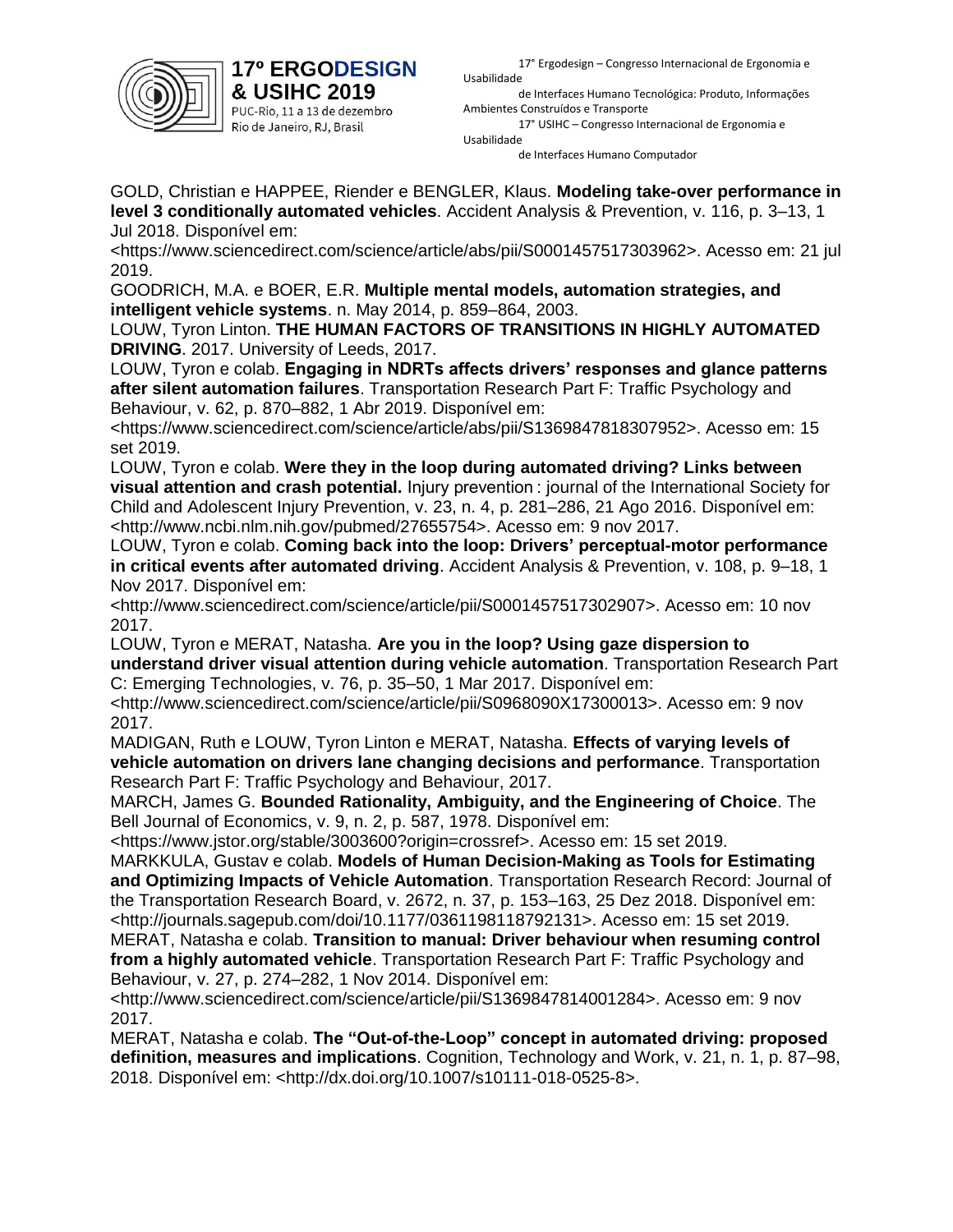

PUC-Rio, 11 a 13 de dezembro Rio de Janeiro, RJ, Brasil

17° Ergodesign – Congresso Internacional de Ergonomia e Usabilidade

de Interfaces Humano Tecnológica: Produto, Informações Ambientes Construídos e Transporte

17° USIHC – Congresso Internacional de Ergonomia e Usabilidade

de Interfaces Humano Computador

MILL, John Stuart. On Liberty. A Selection of his Works. London: Macmillan Education UK, 1966. p. 1–147. Disponível em: <http://link.springer.com/10.1007/978-1-349-81780-1\_1>. Acesso em: 15 set 2019. NASH, J F e JR. **Equilibrium Points in N-Person Games.** Proceedings of the National Academy of Sciences of the United States of America, v. 36, n. 1, p. 48–9, Jan 1950. Disponível em: <http://www.ncbi.nlm.nih.gov/pubmed/16588946>. Acesso em: 21 jul 2019.

NATIONAL HIGHWAY TRAFFIC SAFETY ADMINISTRATION. **Federal Automated Vehicles Policy**. 2016.

NIELSEN, Jakob. **Mental Models**, 2010.

NIESSER, Ulric. **Review: Cognition and Reality: Principles and Implications of Cognitive Psychology**. Perception, v. 6, n. 5, p. 605–610, 1977. Disponível em:

<https://psycnet.apa.org/record/2003-00066-000>. Acesso em: 15 set 2019.

OHN-BAR, Eshed e TRIVEDI, Mohan Manubhai. **Looking at Humans in the Age of Self-**

**Driving and Highly Automated Vehicles**. IEEE Transactions on Intelligent Vehicles, v. 1, n. 1, p. 90–104, Mar 2016. Disponível em: <http://ieeexplore.ieee.org/document/7501845/>. Acesso em: 15 set 2019.

ORQUIN, Jacob L. e MUELLER LOOSE, Simone. **Attention and choice: A review on eye movements in decision making**. Acta Psychologica, v. 144, n. 1, p. 190–206, 1 Set 2013. Disponível em: <https://www.sciencedirect.com/science/article/pii/S0001691813001364>. Acesso em: 21 jul 2019.

PARASURAMAN, Raja e RILEY, Victor. **Humans and Automation: Use, Misuse, Disuse, Abuse**. Human Factors: The Journal of the Human Factors and Ergonomics Society, v. 39, n. 2, p. 230–253, 23 Jun 1998. Disponível em:

<http://journals.sagepub.com/doi/10.1518/001872097778543886>. Acesso em: 9 nov 2017. PARKER, ANDREW M., WÄNDI BRUINE DE BRUIN, And Baruch Fischhoff. **Maximizers** 

**versus satisficers: Decision-making styles, competence, and outcomes**. sidm.cybermango.org, 2007. Disponível em: <http://sidm.cybermango.org/journal/jdm7830.pdf>. Acesso em: 15 set 2019.

RATCLIFF, R e REVIEW, PL Smith. **A comparison of sequential sampling models for twochoice reaction time.** psycnet.apa.org, 2004. Disponível em:

<https://psycnet.apa.org/record/2004-12248-003>. Acesso em: 15 set 2019.SAE.

**Summary of SAE International's Levels of Driving Automation for On-Road Vehicles**. Disponível em: <https://www.sae.org/misc/pdfs/automated\_driving.pdf>. Acesso em: 9 nov 2017.

SHAW, Marilyn L. **Attending to multiple sources of information: I. The integration of information in decision making**. Cognitive Psychology, v. 14, n. 3, p. 353–409, 1982. SIMON, Herbert A. Theories of bounded rationality. Decision and organization. **CBR a. R. Radner. Amsterdam, NorthHolland**, 1972.

SIMON, Herbert A. **Theories of decision-making in economics and behavioral science**. The American economic review, v. 49., n. 3, p. 253–283, 1959.

SIMON, Herbert A. **Rational decision making in business organizations**. JSTOR, 1979. Disponível em:

<https://www.jstor.org/stable/1808698?casa\_token=23x1R16dBJsAAAAA:p6KBIkBL-8xJWORKJ1v2c9J1Qsy\_Mpd26QVZVkm7K5z9b5ORMeY1PVfTK3LCB6BSQ3eYNE4JRYsIxuik 4vGdkZOMV4EIh36z8xt-lKFyIWmhniOy6IR9>. Acesso em: 15 set 2019.